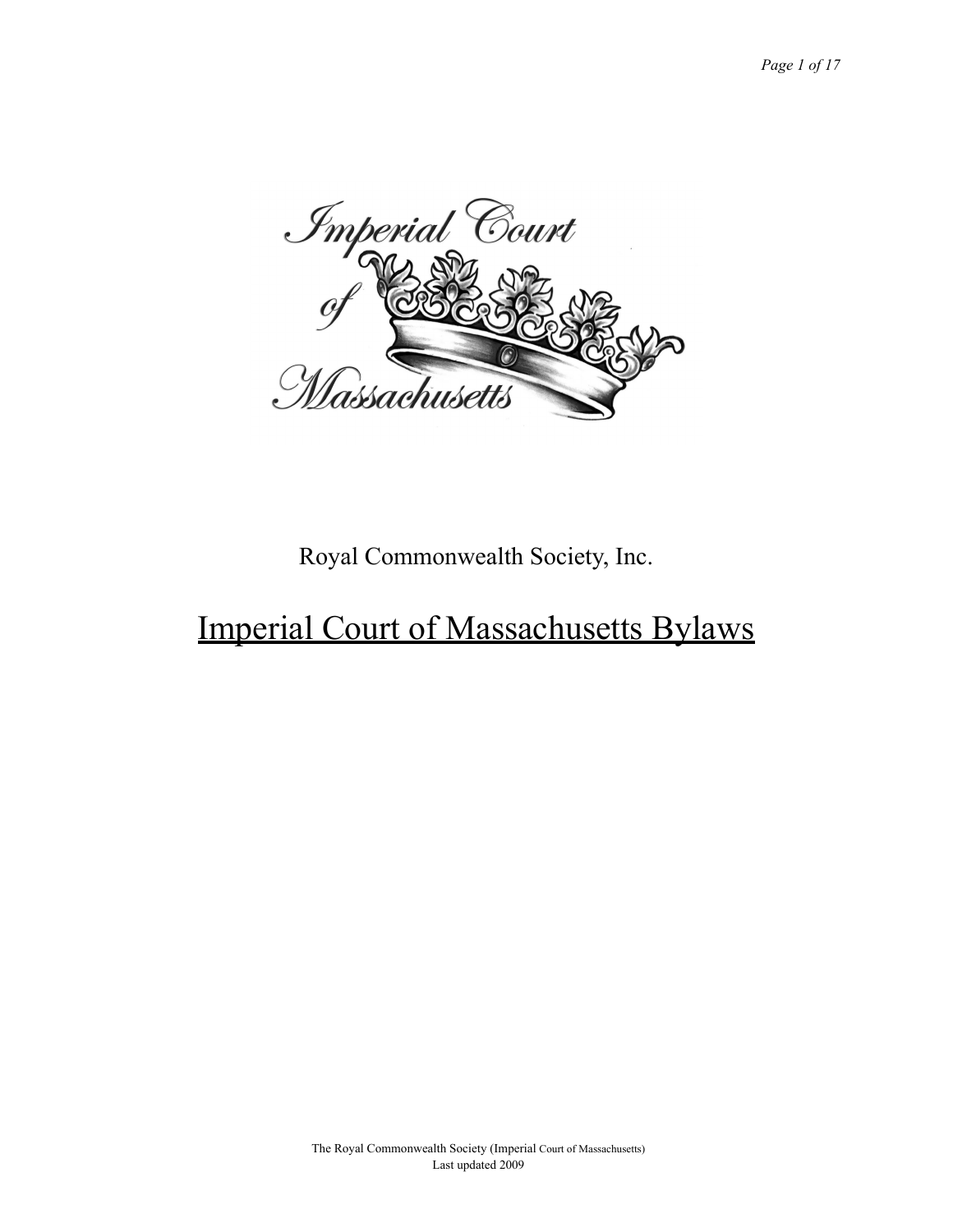#### **ARTICLE I GENERAL PROVISIONS**

**1.1 Name and Purposes.** The name and purposes of the corporation shall be outlined in the Articles of Organization of the corporation.

**1.2 Location.** The principal office of the corporation shall initially be located at the place outlined in the Articles of Organization of the corporation. The Directors may establish other offices and places of business in Massachusetts or elsewhere in the United States.

**1.3 No Members.** The corporation shall have no members as that term is understood under Massachusetts law. No person hereafter designated by the corporation as a "member" for any purposes shall be deemed to be a member for the Articles of Organization or by-laws of the corporation, or purposes of Massachusetts General Laws Chapter 180, as amended, or any other law, rule or regulation. Any action or vote required or permitted by Chapter 180 or any other law, rule or regulation to be taken by members shall be taken by action or vote of the same percentage of the Directors of the corporation.

**1.4 Voting by Secret Ballot.** Votes for all offices, including, but limited to, Directors, Officers, and Monarchs shall be by secret written ballot. The anonymity of the identities of voters shall be maintained by the Clerk, who is charged with the administration of the voting procedure.

**1.5 Priority of Documents.** If there is any conflict between the provision of these Bylaws and the Articles, the Articles shall govern. If there is any conflict between any membership manual or protocol handbook or similar rulebook for Courtiers and these Bylaws, the Bylaws govern.

**1.6 Unenforceability of Provisions.** If any provision of these Bylaws is held unenforceable or invalid for any reason, the remaining provisions shall be unaffected by such holding.

**1.7 "Code" defined.** Any reference in these Bylaws to a section or sections of the "Code" shall be to such sections of the Internal Revenue Code of 1986 as amended from time to time, or corresponding provisions of any future federal tax code.

# **ARTICLE II DIRECTORS**

**2.1 Powers.** The business and property of the corporation shall be managed by the Board of Directors (hereinafter referred to as the "Board", the "Board of Directors" or the "Directors") who may exercise all the powers of the corporation.

**2.2 Election and Number.** The Board of Directors shall be of such number (no less than one, no more than seven, and always of an odd number) as the Directors shall determine at their annual meeting or special meeting in place of an annual meeting. A majority of Directors then in office shall fix the number of Directors and shall elect the Board of Directors at the annual meeting of the Directors, or at a special meeting in place of an annual meeting, to complete the number so fixed by the majority of the Directors, provided that such number so fixed shall not be two or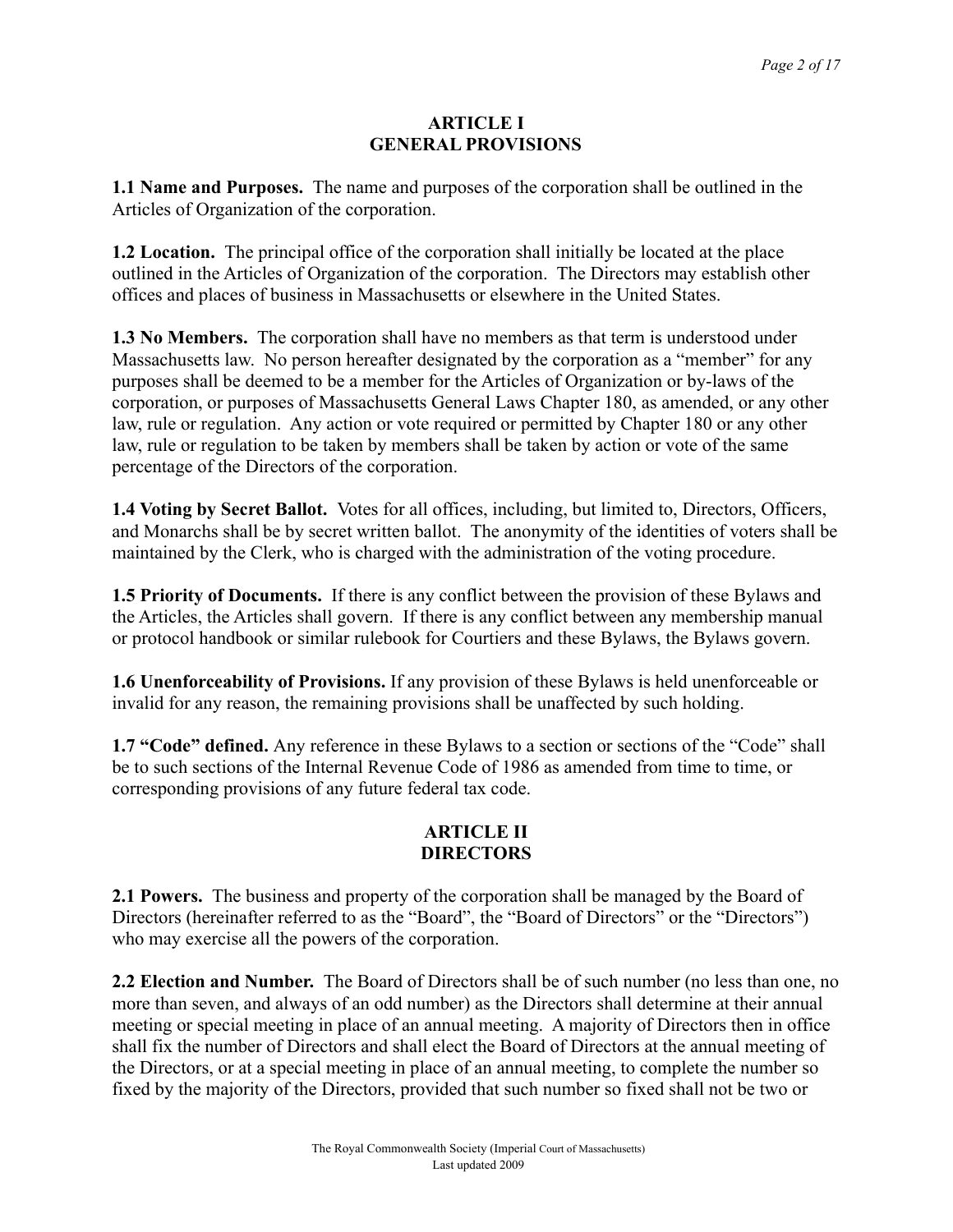four or six. All Directors shall hold office until the next annual meeting or special meeting in place of an annual meeting or until their respective successors are chosen and qualified. Any vacancy in the Board may be filled by the Directors. A Director may serve an unlimited number of terms.

**2.3 Resignation and Removal.** A Director may resign by delivering a written resignation to the President or the Clerk of the corporation. Such resignation shall be effective immediately (unless otherwise specified), and acceptance of the resignation is not necessary to make it effective unless the writing so states. A Director may be removed with or without cause by an affirmative vote of the majority of the Directors then in office, and ratified by an affirmative vote of the Courtiers in Good Standing, at any special, regular or annual meeting, provided that: (1) the Director so removed has been notified reasonably and in good faith of such pending action forty-eight hours in advance of such meeting, and (2) that the Director is then allowed to respond to those who are propounding his or her removal with due process. This response must be communicated to the board within forty-eight hours of being notified of the action(s) against them.

**2.4 Vacancies.** Any vacancies in the Board of Directors (notwithstanding such vacancy, the Directors then in office shall not be impaired in the exercise of their powers), shall be filled per the provisions of these Bylaws, and such successor shall hold office for the unexpired term or until he or she becomes disqualified, dies, retires or is forcibly removed.

**2.5 Non-Voting Directors.** The Directors may create classes of non-voting Directors and elect such non-voting Directors according to such terms and conditions as the voting Directors shall establish, except that non-voting Directors shall not be "Directors" for these Bylaws and shall not have votes at any meetings of the Board of Directors.

**2.6 Annual Meetings.** The annual meeting of the Directors of the Corporation shall be held on the first day of November each year at such time and place, within or without the Commonwealth of Massachusetts, as the Directors may determine. If an annual meeting is not held on such date, a special meeting may be held with all the force and effect of the annual meeting, provided that the Directors so designate. Notice of the date, time and place of any such meeting shall be sent in any reasonable manner to all Directors by the Clerk no less than seventy-two hours before the special meeting.

**2.7 Regular Meetings.** Regular meetings of the Directors may be held without call or notice at such places and times within or without the Commonwealth of Massachusetts as the Directors may from time to time determine, provided that any Director who is absent when such determination is made shall be given notice in any reasonable manner thereof.

**2.8.1 Special Meetings.** Special meetings of the Directors may be called from time to time and may occur within or without the Commonwealth of Massachusetts. Notice and the purpose of such meetings shall be given to all Directors in any reasonable manner twenty-four hours in advance of such meetings. Provisions for attendance for Directors who are unable to attend such meetings must be arranged for a special meeting of the Directors to constitute a quorum unless a written waiver is executed by such absentee Directors.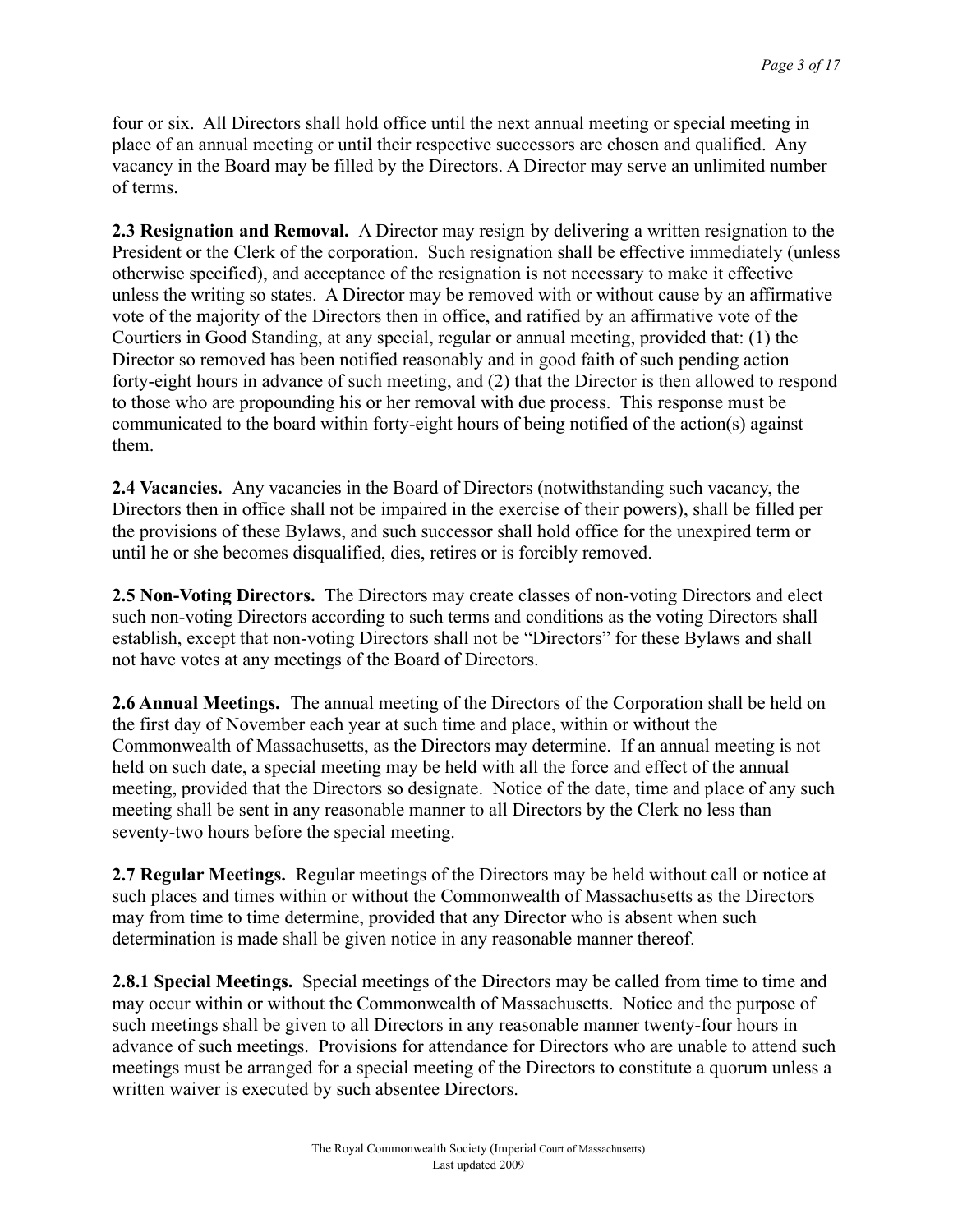**2.8.2 Quorum.** At any meeting of the Directors, a majority of the Directors then in office shall constitute a quorum. Except as otherwise provided under the Articles of Incorporation, these Bylaws, or provisions of law, no business shall be considered by the Board at any meeting at which the required quorum is not present, and the only motion which the President shall entertain at such meeting is a motion to adjourn. Any meeting may be adjourned by a majority of the votes cast upon the question, of whether or not a quorum is present, and the meeting may be held as adjourned without further notice.

**2.9 Presence through Communications Equipment.** Unless otherwise provided by law or the Articles of Organization, members of the Board of Directors may participate in a meeting of such Board utilizing a conference telephone or similar communications equipment, through which all persons participating in the meeting can hear and communicate with each other at the same time, and participation by such means shall constitute presence in person at a meeting.

**2.10 Waiver of Notice.** Whenever notice of a meeting is required, such notice need not be given to any Director if such Director has executed a waiver of notice, unless otherwise specified by the waiver.

**2.11 Action by Consent.** Any action by the Directors or any committee may be taken without a meeting if a written consent thereto is agreed upon in writing by all Directors or committee members and filed with the records of the meetings of the Directors for that Reign. Such consent shall be treated for all purposes as a vote at a meeting.

**2.12 Committees.** The Directors may elect committees from time to time and delegate such powers and duties thereto as the Board of Directors may deem advisable to the extent of the law. At any meeting of a committee, a quorum shall consist of a majority of the elected members of the committee.

**2.13 Chairman of the Board of Directors.** If a chairman of the Board of Directors is elected, he or she shall preside at all meetings of the Directors except as otherwise determined, and shall have such duties and powers as may be determined by the Directors.

**2.14 Vote of Interested Directors.** A Director who is a member, stockholder, trustee, Director, Officer, or employee of any firm, corporation, or association with which the corporation contemplates contracting or transacting business shall disclose his or her relationship or interest to the other Directors acting upon or about such contract or transaction. No Director so interested shall vote on such contract or transaction, but he or she may be counted for purposes of determining a quorum. The affirmative vote of a majority of the disinterested Directors shall be required before the corporation may enter into such contract or transaction.

In case the corporation enters into a contract or transacts any business with any firm, corporation, or association of which one or more of its Directors is a member, stockholder, trustee, Director, Officer, or employee, such contract or transaction shall not be invalidated or in any way affected by the fact that such Director or Directors have or may have interests therein which are or might be adverse to the interests of the corporation. No Directors having disclosed such adverse interest shall be liable to the corporation or any creditor of the corporation or any other person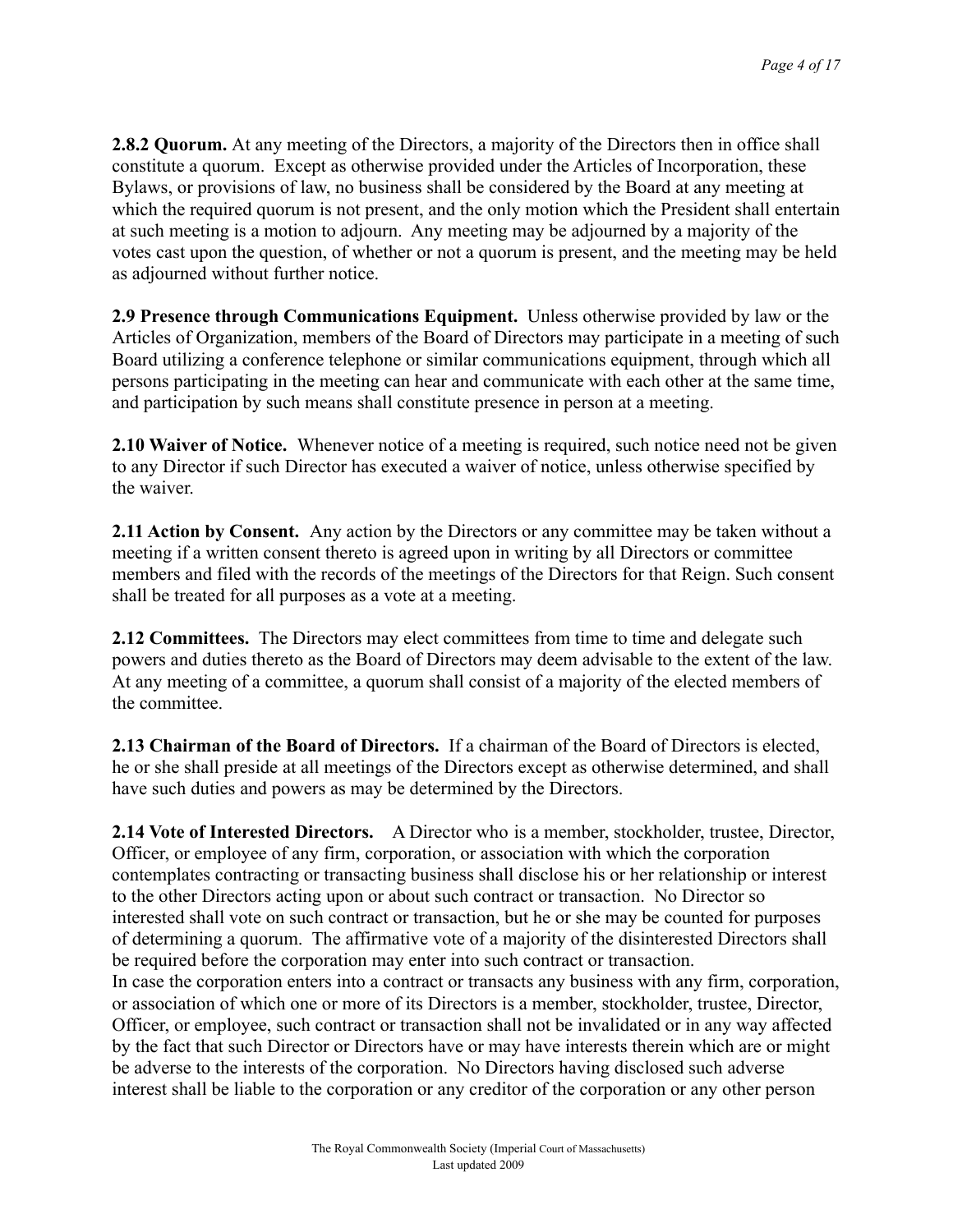for any loss incurred by it under or by any reason of any such contract or transaction, nor shall any such Director or Directors be accountable for any gains or profits to be realized thereon.

**2.15 Insurance for Corporate Agents.** Except as may be otherwise provided under provisions of law, the Board of Directors may adopt a resolution authorizing the purchase and maintenance of insurance on behalf of any agent of the corporation (including a Director, Officer, employee or other agents of the corporation) against liabilities asserted against or incurred by the agent in such capacity or arising out of the agent's status as such, whether or not the corporation would have the power to indemnify the agent against such liability under the Articles of Incorporation, these Bylaws or provisions of law.

#### **ARTICLE III OFFICERS AND AGENTS**

**3.1 Number and Qualification.** The Officers of the corporation shall be a President, Treasurer, and Clerk as well as other Officers as the Directors may determine from time to time. Any two or more offices may be held by the same person pending approval by the Directors. The clerk shall be a resident of the Commonwealth of Massachusetts unless the corporation shall appoint a resident agent for the service of process appointed in the Articles of Organization. All Officers shall hold their offices until the annual meeting of the Board of Directors or special meeting in lieu thereof.

**3.2 Resignation and Removal**. Resignation and removal of an Officer are under the provision of Article 2.3.

**3.3 President.** The president shall be the Chief Executive Officer of the Corporation and shall exercise control of the Corporation subject to the supervision of the Board of Directors. The president shall have such powers as are usually incident to that office and as may be vested in that office by the Board of Directors.

**3.4 Treasurer.** The Treasurer of the corporation shall, subject to the control and supervision of the Board of Directors, have general charge of all financial affairs of the corporation. The treasurer shall keep full and accurate books of account, be in charge of the corporation's financial affairs, funds, securities and valuable papers, and shall have such other duties and powers as the Board of Directors shall designate or are usually incident to that office.

**3.5 Clerk.** The Clerk of the Corporation shall give notices of meetings under the provisions of these Bylaws or as required by law and keep and maintain records of all such meetings. The Clerk shall exhibit at all reasonable times to any Director of the corporation, or to his or her agent or attorney, on request therefor, the Bylaws, and the minutes of the proceedings of the Directors of the corporation, and, in general, perform all duties incident to the office of Clerk and such other duties as may be required by law, by the Articles of Incorporation, or by these Bylaws, or which may be assigned to him or her from time to time by the Board of Directors. The Clerk shall act as Overseer for elections according to the processes and rules defined elsewhere herein unless disqualified according to those rules. The Clerk shall have all other duties enumerated elsewhere in these Bylaws and shall have other such powers and duties as are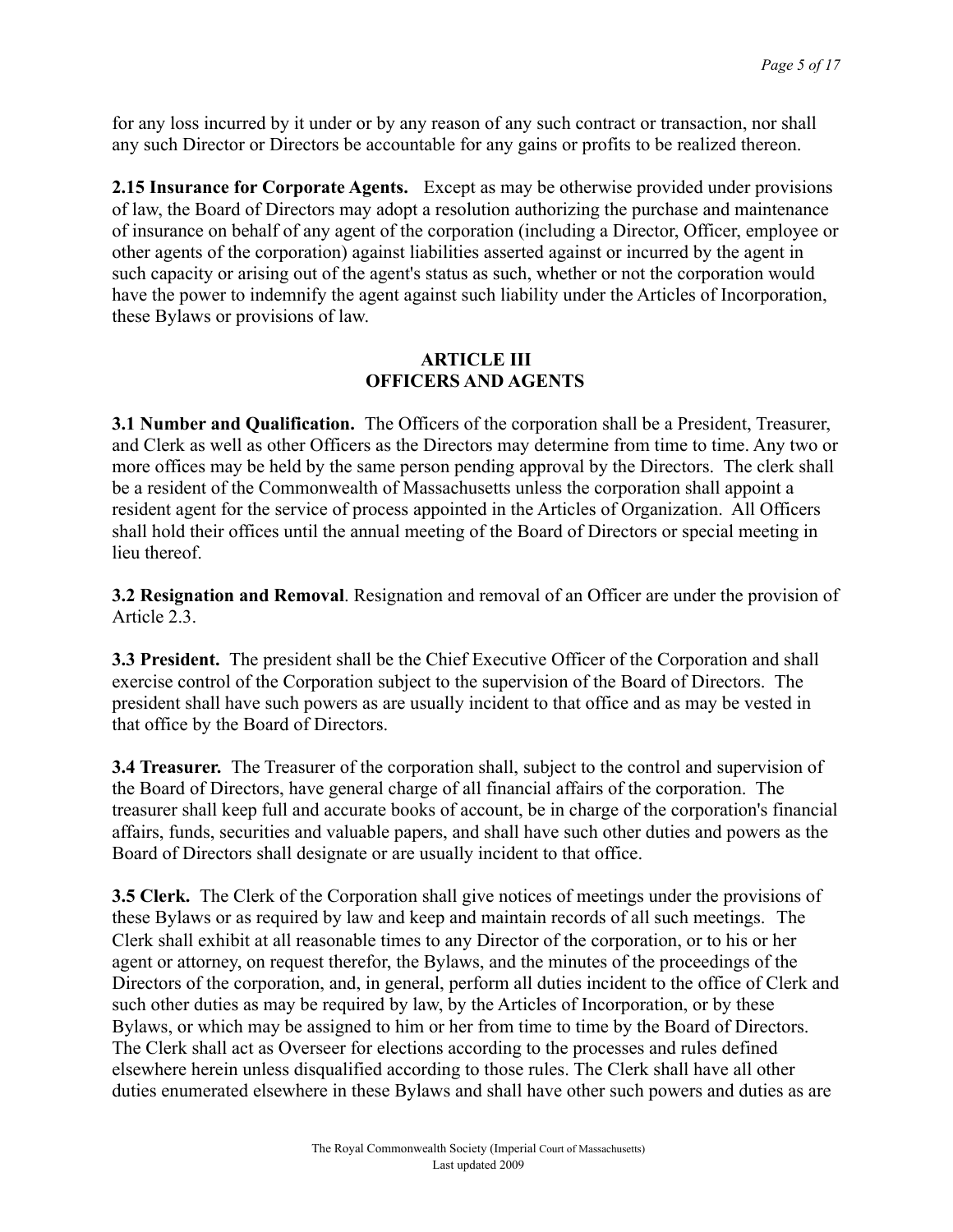usually incident to that office or as may be vested by the Board of Directors. In the absence of the Clerk, the Board of Directors may designate a temporary clerk and such person shall perform the duties of the clerk.

**3.6 Reigning Monarch(s).** Both of the reigning monarchs shall hold a seat on the Board. If only one Monarch is reigning, a special election to elect a director at large from the Courtiers or College shall be held at the next regular, or special, meeting.

# **ARTICLE IV AMENDMENT OF THE BYLAWS**

**4.1 Amendment.** These bylaws may at any time be amended or repealed, in whole in part, by a majority vote by the Board of Directors then in office and ratified by a majority vote of the Courtiers in Good Standing in attendance at a regularly scheduled general membership meeting.

### **ARTICLE V PERSONAL LIABILITY AND INDEMNIFICATION**

**5.1 Director and Officer Liability for Corporate Debts.** Directors, Officers and Monarchs of the corporation shall not be personally liable for any debt, liability or obligation of the Corporation. All corporations, persons, and other entities extending credit, contracting with or having a claim against, the corporation, may look only to the corporate funds and property of the corporation for payment, damages, judgments or any other money that may become due to them by the Corporation.

No Officer or Director shall be personally liable to the Corporation for monetary damages for any breach of fiduciary duty by such Officer or Director as an Officer or Director notwithstanding any provision of law imposing such liability, except that, to the extent provided by applicable law, this provision shall not eliminate or limit the liability of an Officer or Director (1) for breach of the Officer's or Director's duty of loyalty to the Corporation, (2) for acts or omissions not in good faith or which involve intentional misconduct or a knowing violation of law, or (3) for any transaction from which the officer or director derived an improper personal benefit. No amendment or repeal of this provision shall deprive an Officer or Director of the benefits hereof concerning any act or omission occurring before such amendment or repeal.

**5.2 Indemnification.** The Corporation shall, to the extent legally possible, indemnify each person who may serve as or who has served at any time as a trustee, Director, Monarch or Officer of the Corporation or any of its subsidiaries, or who, at the request of the corporation, may serve (or at any time has served) as a trustee, Director, Monarch or Officer of, or in a similar capacity with, another organization or an employee benefit plan, against all expenses or liabilities (including counsel fees, judgments, fines, excise taxes, penalties and amounts payable in settlements) reasonably incurred by or imposed upon such person in connection with any threatened, pending or completed action, suit or other proceedings, whether civil, criminal, administrative or investigative, in which such person may become involved by reason of serving or having served in such capacity (other than a proceeding voluntarily initiated by such person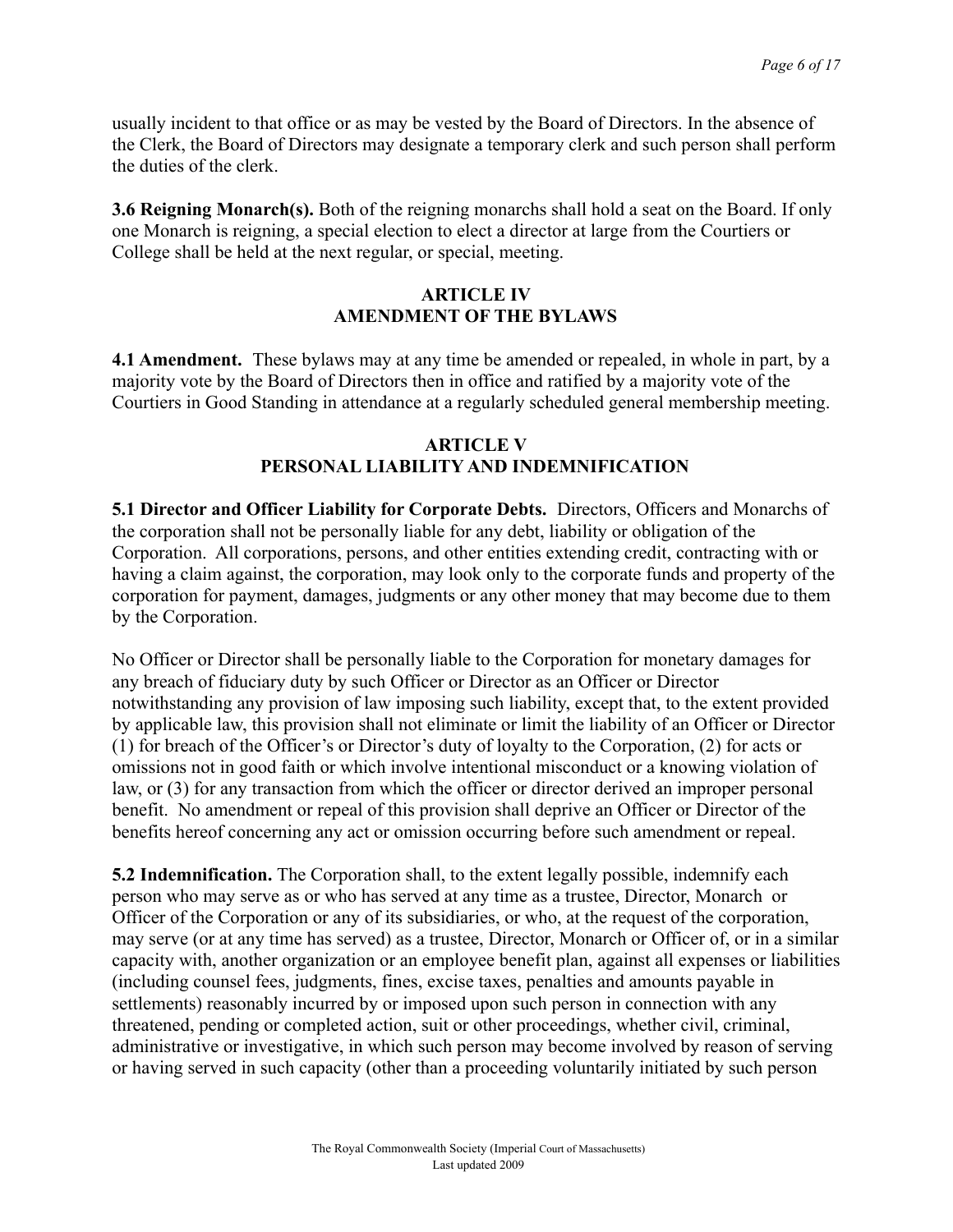unless he or she is successful on the merits, the proceeding was authorized by the corporation or the proceeding seeks a declaratory judgment regarding his or her own conduct);

**PROVIDED THAT** no indemnification shall be provided for any such person concerning any matter as to which he or she shall have been finally adjudicated in any proceeding not to have acted in good faith in the reasonable belief that his or her action was in the best interests of the corporation or, to the extent such matter relates to service concerning any employee benefit plan, in the best interests of the participants or beneficiaries of such employee benefit plan;

**AND PROVIDED, FURTHER,** that as to any matter disposed of by a compromise payment by such person, according to a consent decree or otherwise, the payment and indemnification thereof have been approved by the corporation, which approval shall not be reasonably withheld, or by a court of competent jurisdiction. Such indemnification shall include payment by the corporation of expenses incurred in defending a civil or criminal action or proceeding in advance of the final disposition of such action or proceeding, upon receipt of an undertaking by the person indemnified to repay such payment if he or she shall be adjudicated to be not entitled to indemnification under this section, which undertaking may be accepted without regard to the financial ability of such person to make repayment.

A person entitled to indemnification hereunder whose duties include service or responsibilities as a fiduciary concerning a subsidiary or other organization shall be deemed to have acted in good faith in the reasonable belief that his or her action was in the best interests of the corporation if he or she acted in good faith in the reasonable belief that his or her action was in the best interests of such subsidiary or organization or of the participants or beneficiaries of, or other persons with interests in, such subsidiary or organization to whom he had a fiduciary duty. Where indemnification hereunder requires authorization or approval by the corporation, such authorization or approval shall be conclusively deemed to have been obtained, and in any case, where a Director of the corporation approves the payment of indemnification, such Director shall be wholly protected, if:

- (1) the payment has been approved or ratified (a) by a majority vote of a quorum of the Directors consisting of persons who are not at that time parties to the proceeding, or (b) by a majority vote of a committee of one or more Directors who are not at that time parties to the proceeding and are selected for this purpose by the full board (in which selection directors who are parties may participate); or
- (2) the action is taken in reliance upon the opinion of independent legal counsel (who may be counsel to the corporation) appointed for the purpose by vote of the Directors or in the manner specified in clauses (a) or (b)

Any indemnification or advance of expenses under this section shall be paid promptly and in any event within 30 days, after the receipt by the corporation of a written request therefor from the person to be indemnified, unless concerning a claim for indemnification the corporation shall have determined that the person is not entitled to indemnification. If the corporation denies the request or if payment is not made within such 30-day period, the person seeking to be indemnified may at any time thereafter seek to enforce his or her rights hereunder in a court of competent jurisdiction and, if successful in whole or in part, he or she shall be entitled also to indemnification for the expenses of prosecuting such action. Unless otherwise provided by law, the burden of proving that the person is not entitled to indemnification shall be on the corporation.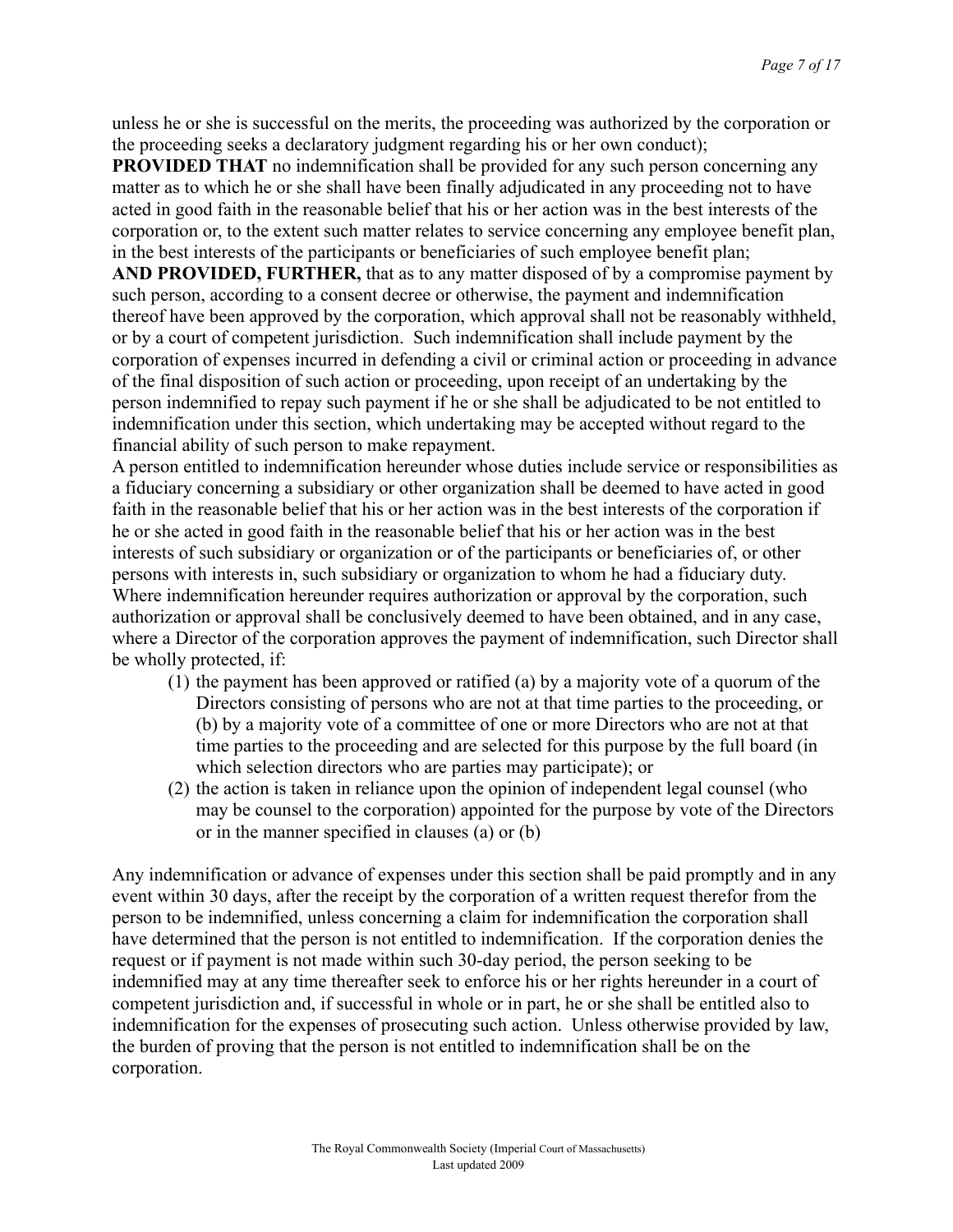The right of indemnification under this section shall be a contract right inuring to the benefit of the trustees, Directors, Officers and other persons entitled to be indemnified hereunder and no amendment or repeal of this section shall adversely affect any right of such trustee, Director, Officer or other person existing at the time of such amendment or repeal.

The indemnification provided hereunder shall inure to the benefit of the heirs, executors and administrators of a trustee, Director, Officer and other persons entitled to be indemnified hereunder. The indemnification provided hereunder may, to the extent authorized by the corporation, apply to any trustee, Director, Officer and other person associated with the constituent corporations that have been merged into or consolidated with the corporation who would have been entitled to indemnification hereunder had they served in such capacity with or at the request of the corporation.

The right of indemnification under this section shall be in addition to and not exclusive of all other rights to which such trustee, Director, Officer or other people may be entitled. Nothing contained in this section shall affect any rights to indemnification to which corporation employees or agents, other than trustees, Directors, Officers and other persons entitled to indemnification hereunder, may be entitled to by contract or otherwise by law.

# **ARTICLE VI BRANDING**

**6.1 Branding.** Any creations of files, records or profiles on or for the Internet for both members-only internal use and external public viewing done with and/or in the name of the Imperial Court of Massachusetts, or in the name of the Royal Commonwealth Society, Inc., must be considered as properties of the Corporation/ICMA. Any passwords or protocols for accessing such files, records or profiles must be made available to the Corporation's officers and the reigning Monarch(s). The Corporation's officers, Board of Directors and reigning Monarch(s), or their single designee, have final editorial approval of the contents of any such materials to protect the Imperial Court of Massachusetts from loss of integrity and/or goodwill.

# **ARTICLE VII COURTIER STATUS AND TITLES**

**7.1. Court Titles.** All titles to Courtiers are issued by the Reigning Monarchs with Board approval. Titles shall be granted for service to the court or the community. Other than the elevation to Lord/Lady, the Monarchs and Board shall document the reasons and achievements which suggest the elevation and a short synopsis thereof shall be publicly proclaimed at the event during which the elevation occurs, or in the document of elevation if a public investment does not occur. All titles are for life. All new members enter the peerage of the organization as Ambassador, Dame or Knight and are elevated to Lord or Lady, as appropriate, at the next investiture or induction, as may be scheduled from time to time. This is the only automatic progression of titles.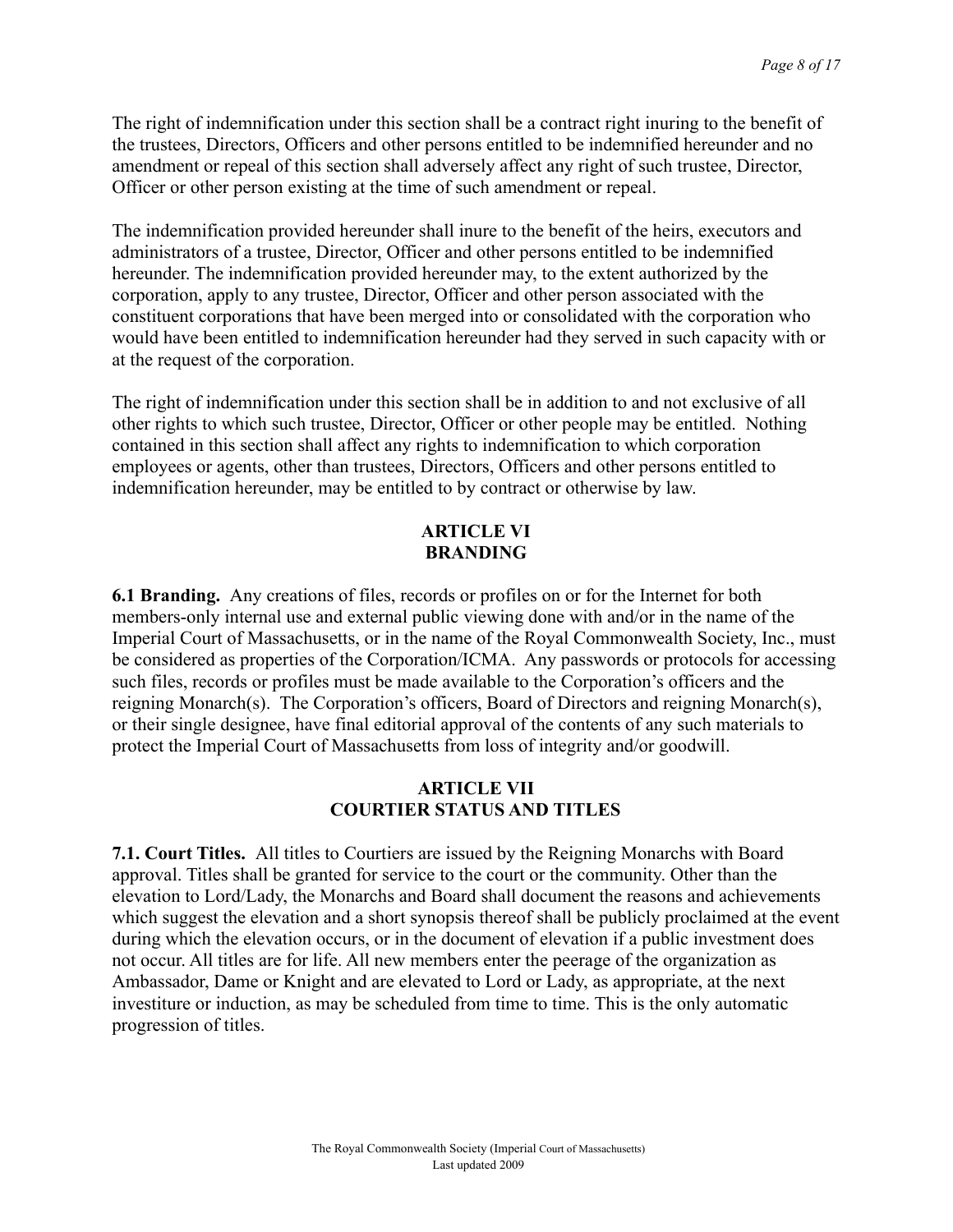**7.1.1 Honorary Titles.** Honorary titles may be bestowed by the reigning Monarch(s) to individuals outside the organization for exemplary contributions to the community and must be approved by the Board of Directors.

**7.1.2 List of Titles.** A complete list of all title members and non-members of the Imperial Court, both permanent and honorary, will be documented by the Clerk of the organization.

**7.1.3 Courtier Status.** The status of "Courtier" denotes someone who has joined the organization. Good Standing status denotes a Courtier who (1) has paid the annual dues set by the organization, (2) who participates as possible in the works and events sponsored by the organization, and (3) who has not incurred any outstanding monetary debts to the organization.

**7.1.4 Annual Dues.** Annual dues are assessed on an annual basis corresponding to the date of the reign. The amount for dues is set by the decision of the Board with the ratification of the Courtiers during the first meeting of each annual reign. Dues must be paid no later than 30 days following the date of the first meeting of the Reign, and notice thereof shall be delivered to all Courtiers by the Clerk within seven days following the first meeting of the reign.

**7.1.5 Late Dues.** Courtiers who are in arrears on dues or any other financial obligation to the organization may not represent the organization in any capacity – including performing, hosting shows, walking at events and using any title from the organization – until such dues are paid. Exceptions for extenuating circumstances may be made by the approval of a majority of the Board upon recommendation of one or both Monarchs, who shall arrange for terms of repayment of any such sum with the individual concerned.

**7.1.6 Special Assessments.** The Courtiers may make extraordinary assessments for reasons not inconsistent with the Articles of the organization upon a majority vote at any meeting. The Clerk shall record the reason and amount of such assessment and notify all Courtiers of the assessment.

**7.1.7 Removal of Title.** Notwithstanding the foregoing, a Courtier's title may be demoted or removed, by recommendation of the reigning Monarch(s) and with the approval of the Board, or upon vote of the Board, for good cause shown. Discretion is to be shown in all such cases and this severe sanction shall be reserved for serious actions.

#### **ARTICLE VIII MONARCHS**

**8.1 Date and Minimum Eligibility Requirements for Annual Monarch Election**. Courtiers shall elect persons to serve as Reigning Monarch(s) (Emperor and /or Empress) annually. To be eligible for election as Reigning Monarch, a person must have completed the following:

> 1. Two complete reigns as a courtier in good standing. To be a courtier for a 'complete reign' for purpose of this section, a person must have paid dues and been invested at the first Investiture ceremony of each given reign.

(2). No letters of censure or other pending disciplinary actions within six months before the final due date of Monarch applications.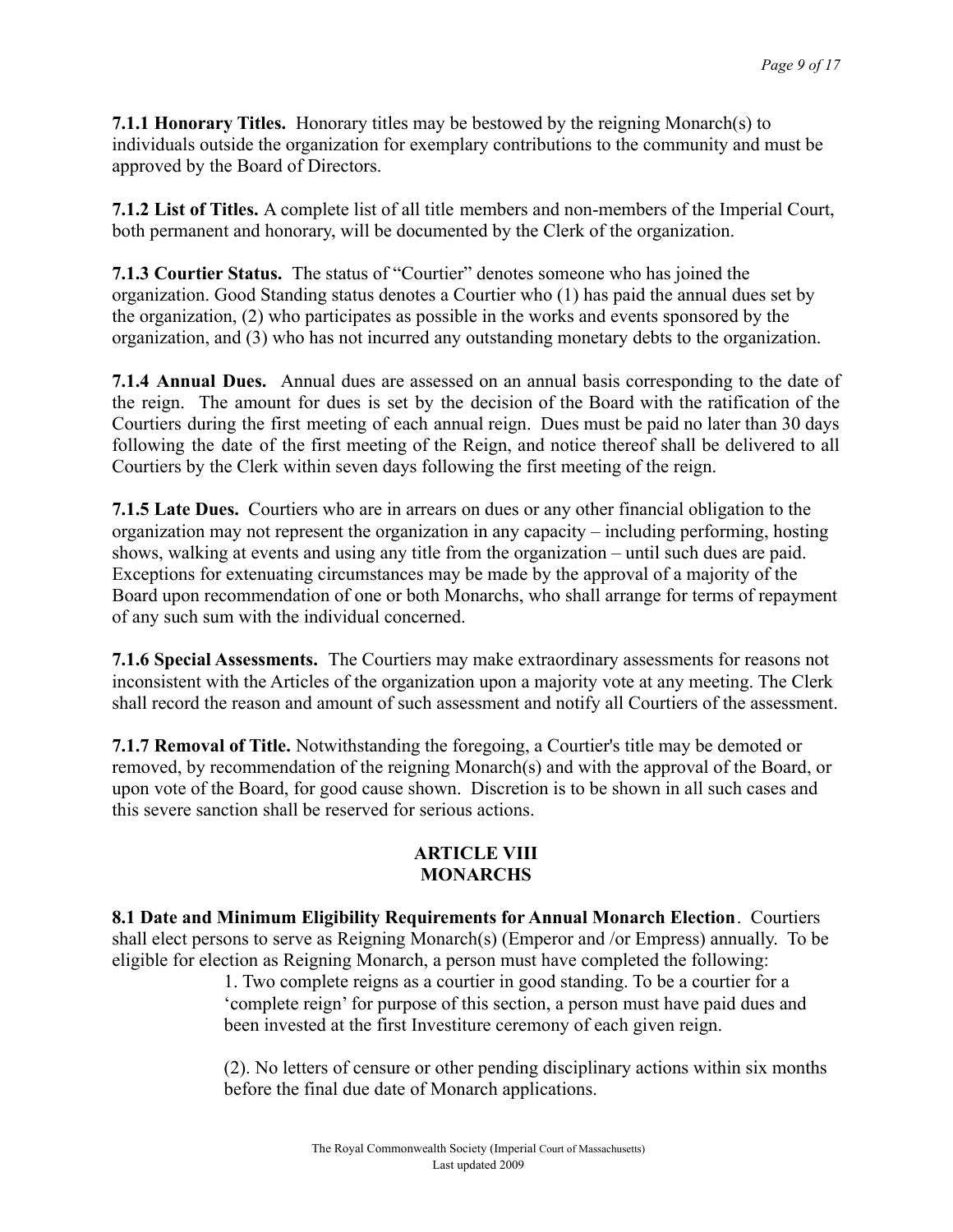The date for the annual election of Monarchs shall be set annually by the Board of Directors by a supermajority vote of at least seventy-five per cent (75%) of the current Directors based on several factors including community schedule, holiday schedules, the regular meeting schedule of the Court, the International Court System schedule, and other factors the Board may in its sole discretion deem relevant. Wherever possible, the Election meeting should be conducted on the date, time and place of the current Court meetings.

The date for Monarch Elections shall be no earlier than June 1 of that year and no later than July 31 of that year.

The Board shall announce the date of the election and the deadline for application submission, the date of applicant screening, and the date of the election, **no later than April 1 for the current year.** Only Courtiers in Good Standing as defined herein may attend or vote at the election meeting.

**8.2 Notice Publication.** The Clerk shall give notice to all Courtiers of the date selected by the Board no later than May 7. The Clerk shall deliver notice to all Courtiers no later than seven calendar days before the election date of the location date and time of the election meeting by internet mailing and by first class mail.

**8.3 Overseer for the Election.** The College of Monarchs shall select a representative to serve as the overseer of the application acceptance, applicant screening and election meeting. If no member of the College of Monarchs is ready, willing and able to serve as Overseer, the Board shall select an Overseer, who may not be an applicant or candidate.

**8.4 Application Process.** The processing of applications for monarch positions shall proceed as follows:

a. **Application Form and Availability.** At the business or planning meeting closest to a period of 14 days before the date of the election, nominations and applications for the positions of Emperor and Empress shall be received by the Clerk. Applications shall be made according to the form prescribed by the joint approval of the College of Monarchs and the Board of Directors. The application form and any accompanying instructions shall be available annually as of the first day of the month which is two calendar months earlier than the month of the Monarch election. The Clerk and the Overseer shall make provision for the timely reproduction of all applications. These shall be distributed to the Board and the College before Screening. The applications of approved Candidates shall be made available to all Courtiers in good standing no less than 4 days before the date of the election, including distribution by email and US mail, first-class, and copies of all approved applications shall be available during the election meeting itself.

b. **Date for Submission of Applications.** Based on the election date set according to Section 7.1 of this Article, the Board shall simultaneously set a schedule of dates for the submission of applications and the screening of applicants. The date for submission of applications shall be no less than 14 days and no more than 21 days before the date of the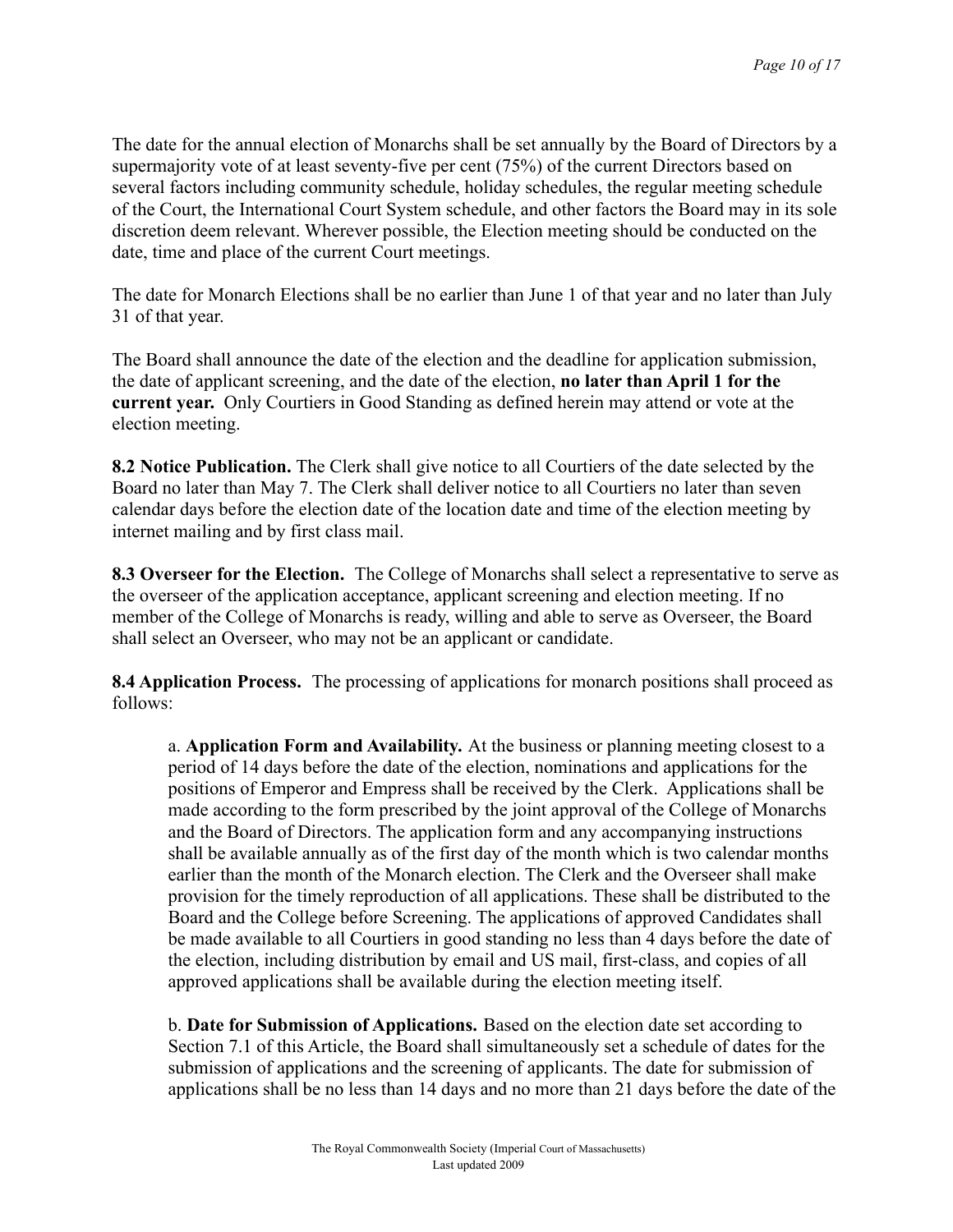election. The date of the screening of applicants shall be no less than 7 days and no more than 14 days before the date of the election. This schedule shall also be announced and publicized in the same manner as the date of the election, according to Section 7.2 of this Article.

c. **Timeliness and Completeness of Applications.** It is the sole responsibility of applicants to submit complete and timely applications, and the organization, its officers and directors shall not be responsible for any failures to complete or deliver said materials promptly. The Overseer shall initially review all applications for completeness, and certify them as such to the Board and College. In case of any dispute, a joint committee of the College and the Board shall determine the acceptability and completeness of any documents submitted by an applicant. This shall occur as soon as possible following the deadline for submission.

Exceptions to the schedule for submission of applications and/or applicant screening may be made by majority votes of both the Board and the College, upon petition presented by the applicant, for documents medical or personal emergencies only, in the sole discretion of the majority of the Board and the College.

**8.5 Applicant Screening Process.** At the date, time, and place as set from year to year according to this Article, the Board and the College of Monarchs shall meet to conduct the screening interviews for monarch applicants. Only persons whose applications were complete and timely according to section 7.4 may be permitted to participate or attend the screening meeting, along with the College of Monarchs and the Board of Directors.

The Overseer of the Election shall preside at the Applicant Screening, or if absent, the President shall preside.

Each Director and member from the College of Monarchs is permitted to present one question, which shall be posted to all candidates so that all candidates shall answer the same questions.

The questions may not be revealed to any application before the actual meeting.

The overseer shall determine and facilitate the order of question by seniority or office.

Follow-up and dialogue between the applicants and the members of the College and Board are permitted but shall be monitored by the Overseer to provide all parties adequate time to discourse but not become burdensome to the applicant or the Committee.

When all questions have been answered by the applicants, the Overseer shall remove them to another place. Thereafter, deliberation may take place. When deliberations have concluded, the Overseer shall conduct a secret ballot vote for each applicant. When all votes have been tallied by the Overseer, the President and the Clerk, the applicants shall be reconvened and the announcement of applicant approval made to the applicants. At this time the Overseer may allow written or verbal suggestions or comments to be made to applicants, whether approved or not.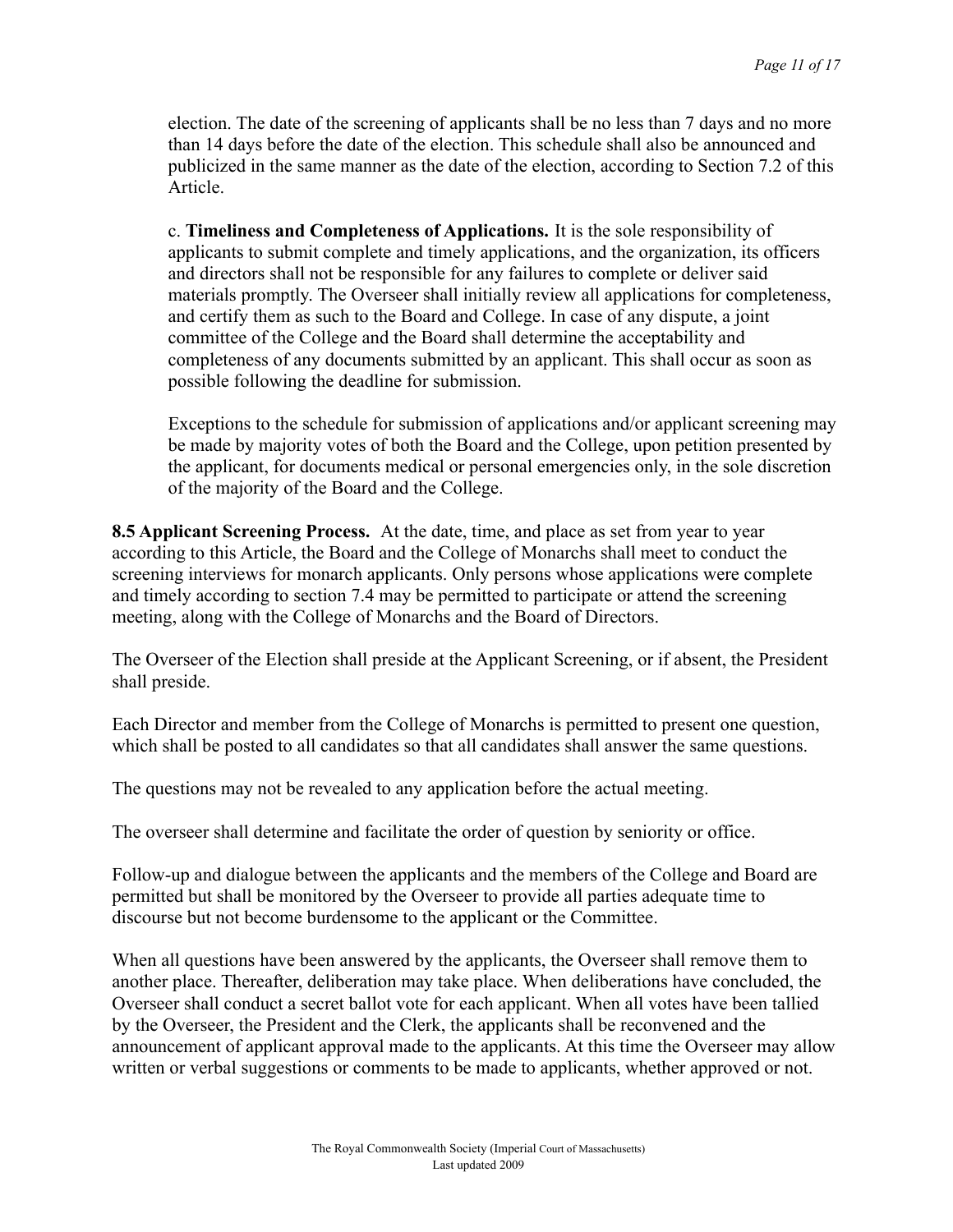Upon approval by this screening committee, an approved applicant may publicly or privately use the moniker "Candidate for Emperor" or "Candidate for Empress" in official letters or emails or similar relevant communications.

The Overseer and the Clerk shall publish the results of the screening immediately by first class mail and/or internet list posting.

#### **8.6 Election Meeting Process:**

a. After reviewing the rolls of Courtiers and excusing anyone who is not a Courtier in Good Standing as defined in these Bylaws, the Overseer shall open the election meeting with pertinent introductory remarks upon the nature of the office of Emperor and Empress within the organization and shall counsel all to vote with appropriate consideration. The President of the Board may make similar remarks at this point.

b. Next, the Overseer shall invite each Candidate to address the group for no more than two minutes each, which timeframe shall be strictly adhered to. The Overseer may appoint an Assistant to help with the accurate and fair allotment of timing for speeches.

c. After the last Candidate speech occurs, all Candidates shall be given ballots, shall be removed from within earshot of the meeting, room and shall be allowed to place their vote at that time.

d. While the Candidates are being removed, all other Courtiers shall be given ballots. After the Candidates are sequestered, the Overseer shall invite all Courtiers to cast their ballots in silence.

e. If there is more than one candidate for an office, the ballot shall allow electors to vote for one candidate for each office. If only one person is standing as a candidate for an office, the ballot must ask Yes or No for that Candidate. The Overseer, the President and another non-interested Officer, Director or Courtier shall confirm the count. A Candidate with no opponent must attain a simple affirmative majority of ballots cast to be duly elected. In an election with more than one Candidate, the Candidate with the highest number of ballots cast is considered duly elected. Any controversies which cannot be resolved by the Overseer shall be reviewed and decided upon by the College of Monarchs and the Board, after appropriate investigation.

f. After the ballots have been tallied, the Candidates shall be brought into the meeting room and the election results shall be announced.

**8.7 Responsibilities of Candidates Elected Before Elevation to Monarchial Office.** Persons elected Monarchs for the upcoming reign are expected to devote their energies to the promotion of the organization, to assist in the preparations for their elevation ball, and other intervening events both at home and abroad, and to behave with dignity appropriate to the role of future Monarch.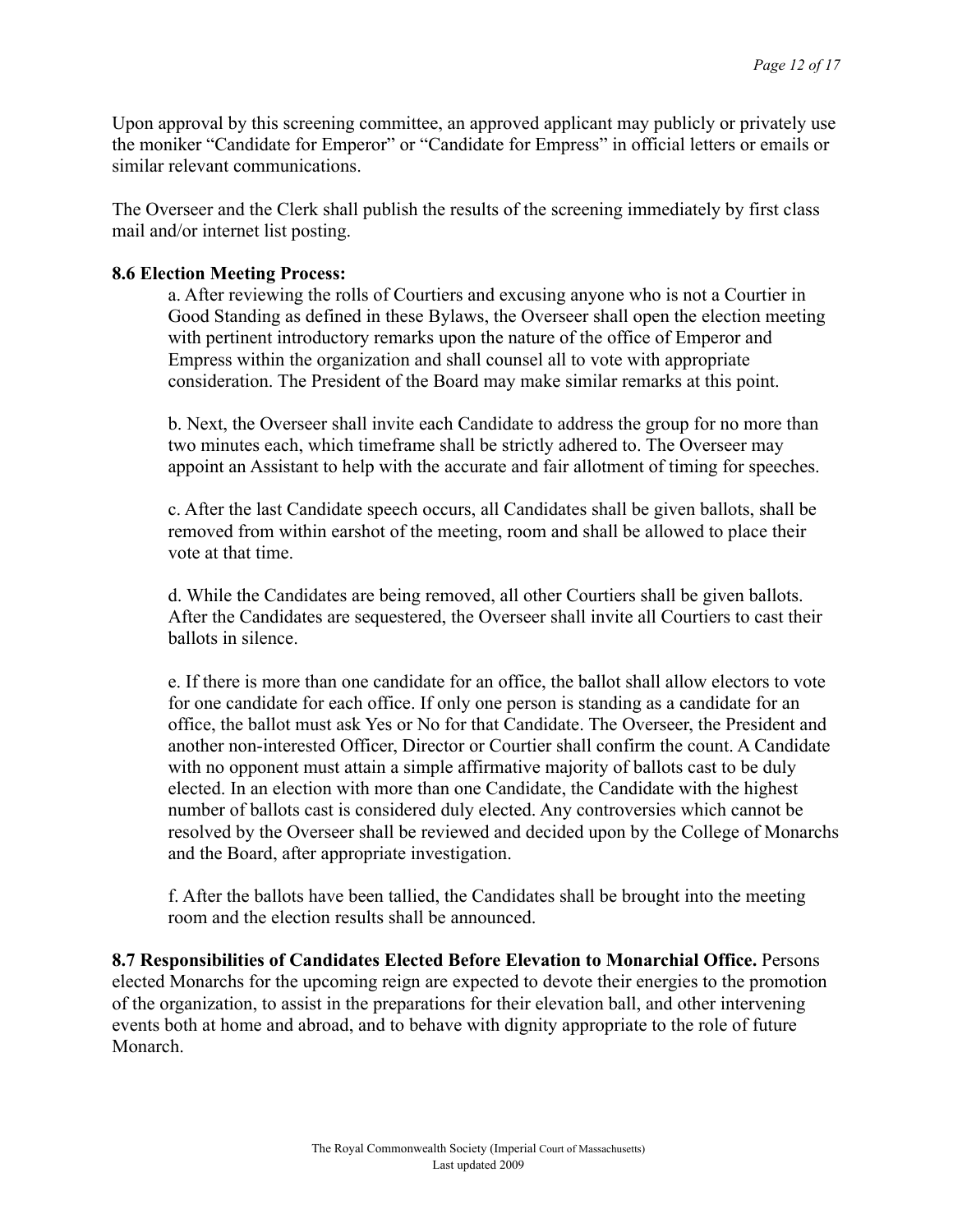**8.8.1 Monarch-Elect Pledges**. Monarch(s)-Elect are required to sign a pledge for travel, representation, development, and attendance. This pledge is viewed as the minimum requirement of the position of Monarch for the corporation and is considered a vehicle by which a Monarch may be declared as completing a reign year. A Monarch who is unable to fulfil any part of the pledges enumerated below shall fund the attendance of a personal delegate to conspicuously represent said Monarch unless specifically exempted from this provision by a vote of the Board upon written petition of the Monarch stating the reasons for the inability to fulfil the promise, as determined by the Board's sole discretion. Excuse from the duties under this section shall be granted only for grave reasons.

**8.8.2 Travel Pledge**. Monarchs-Elect is required to sign a personal pledge to travel to the annual coronations for the Imperial Court of Rhode Island, The Imperial Court of New York, the Imperial Sovereign Court of All Connecticut, and the Barony of Vermont, during their reign year, along with one other coronation of the Monarch's choice, during which they conspicuously represent themselves as the reigning Monarch of the corporation. This travel pledge is to be viewed as a minimum acceptable level of coronation travel to other realms; a primary duty of Monarchs is to establish and build relationships with Imperial Court Chapters near and far. On a case-by-case basis, the Board may choose to purchase a reigning monarch's ICNY ball ticket (or a portion thereof).

**8.8.3 Representation Pledge**. Monarchs-Elect is required to sign a personal pledge to attend a minimum number of events, during which they conspicuously represent themselves as the reigning Monarch of the corporation, during their reign year, as follows:

- A total of four (4) events, separate from coronations, are hosted, presented, or otherwise produced by any of the following neighbouring chapters: the Imperial Court of Rhode Island (ICRI), the Imperial Court of New York (ICNY) or the Imperial Sovereign Court of All Connecticut, Inc. (ISCAC),.
- A total of three (3) events are hosted, presented, or otherwise produced within the State of Massachusetts by a non-profit (as may be defined under IRS chapter 501 regulations) entity.

**8.8.4 Development Pledge**. Monarchs-Elect is required to sign a personal pledge to be involved in a minimum number of activities as enumerated below during which they conspicuously represent themselves as the reigning Monarch of the corporation, during their reign year, as follows:

> • Host/Co-Host, present, or otherwise produce, a minimum of six events (defined within this section as including, but not being limited to, shows or other entertainments, raffles, auctions, sales, requests for grants, requests for sponsorship, or other activities designed to gather and collect receipts for the corporation) in venues within the State of Massachusetts expressly designed to promote and further the interests of the corporation.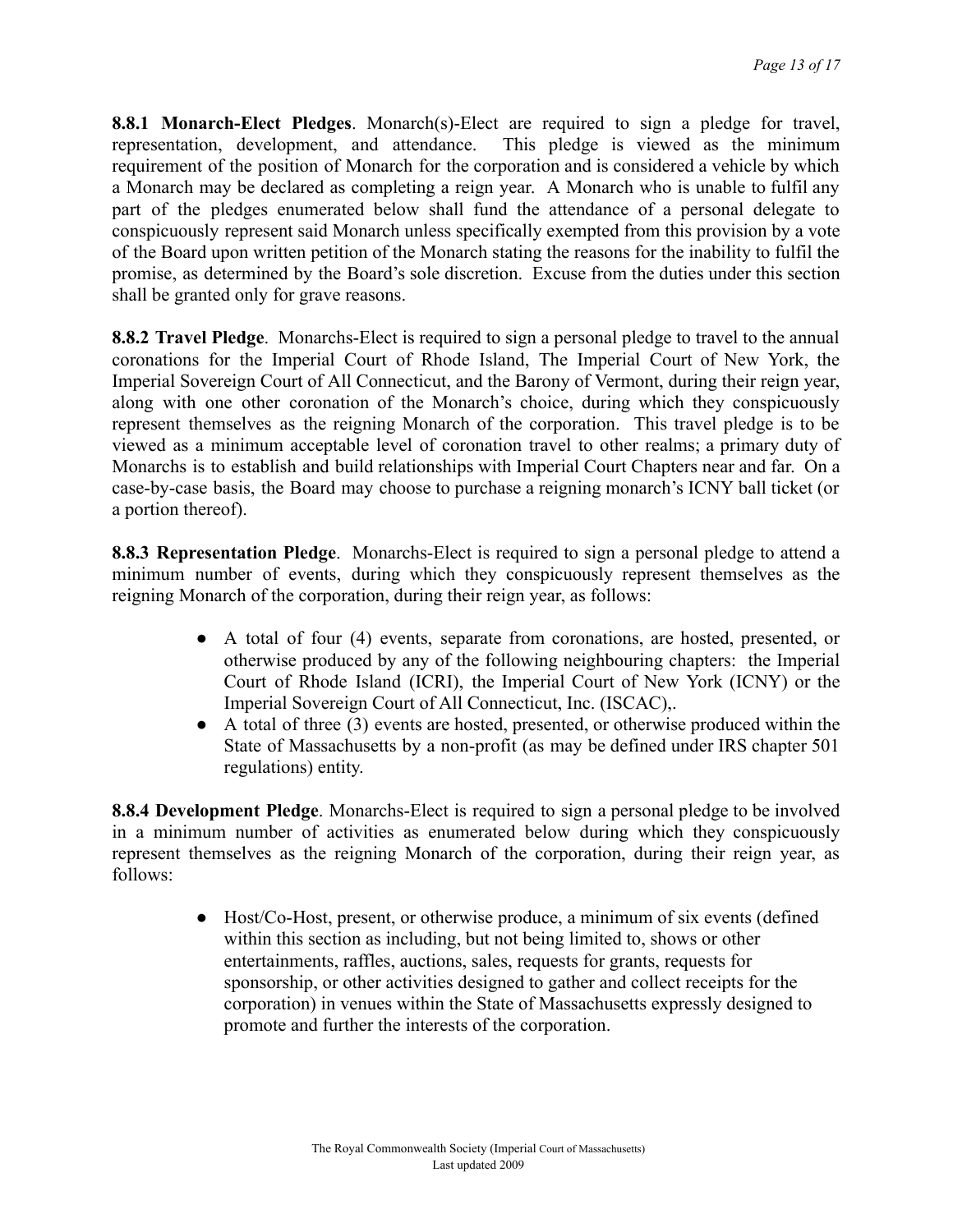**8.8.5 Attendance Pledge**. Monarchs-Elect is required to sign a personal pledge to attend and be present at their "step-up" coronation, their "step-down" coronation, as well as any event being presented as "investitures."

**8.9 Significant Other Disqualification.** Domestic partners/spouses/significant others/lovers are not both eligible for nomination to monarch positions during the same reign unless approved by a unanimous vote of both the Board and a two-thirds vote of the Courtiers present at the election meeting. In such a case, the Board shall reserve the right to make specific stipulations and conditions under which permission is granted. The provisions of this article shall be used only to further the best interests of the organization and shall be administered in an unbiased fashion.

**8.10.1 Resignation.** A Monarch may resign by delivering a written resignation to the President or the Clerk of the corporation. Such resignation shall be effective immediately (unless otherwise specified), and acceptance of the resignation is not necessary to make it effective unless the writing so states.

**8.10.2 Removal.** A reigning Monarch may be removed from office only as follows: a. The majority vote of the Directors must vote in favour of removal (a "No Confidence" vote). The Monarch in question shall receive prior notice of such meeting, shall be requested to attend the meeting, and shall have an opportunity to address the Board regarding the reasons for the proposed action, provided that the failure or refusal of a monarch to appear at such meeting shall not limit the ability of the Board to cast a valid No Confidence vote;

b. If the Board returns a No Confidence vote, then a meeting (the "Removal Meeting") of all Courtiers shall be held no sooner than 72 hours and no later than 7 days following the date on which the No Confidence vote occurred;

c. The Clerk shall provide notice to all Courtiers in Good Standing of the Removal Meeting and shall state the subject matter of such meeting, namely, the No Confidence vote and the motion by the Board for removal of a monarch;

d. Only Courtiers in Good Standing may participate in or vote at such a meeting;

e. Any Director who is not a current reigning monarch and is not a spouse of the monarch at issue is eligible to serve as Special Chair for the Removal Meeting and shall be chosen by the Directors prior thereto, but if no Director is available, then all those in attendance shall elect a Special Chair from among attendants who are disinterested;

f. Board members, the monarch at issue, and all Courtiers in Good Standing who are present shall be given a reasonable opportunity to speak at such meeting;

g. After discussion, the motion shall be moved on the issue of whether to remove the monarch at issue. The Special Chair should caution and remind those present about the severity of the sanction of removing a reigning monarch from office and shall encourage all present to cast their vote for the good of the organization only.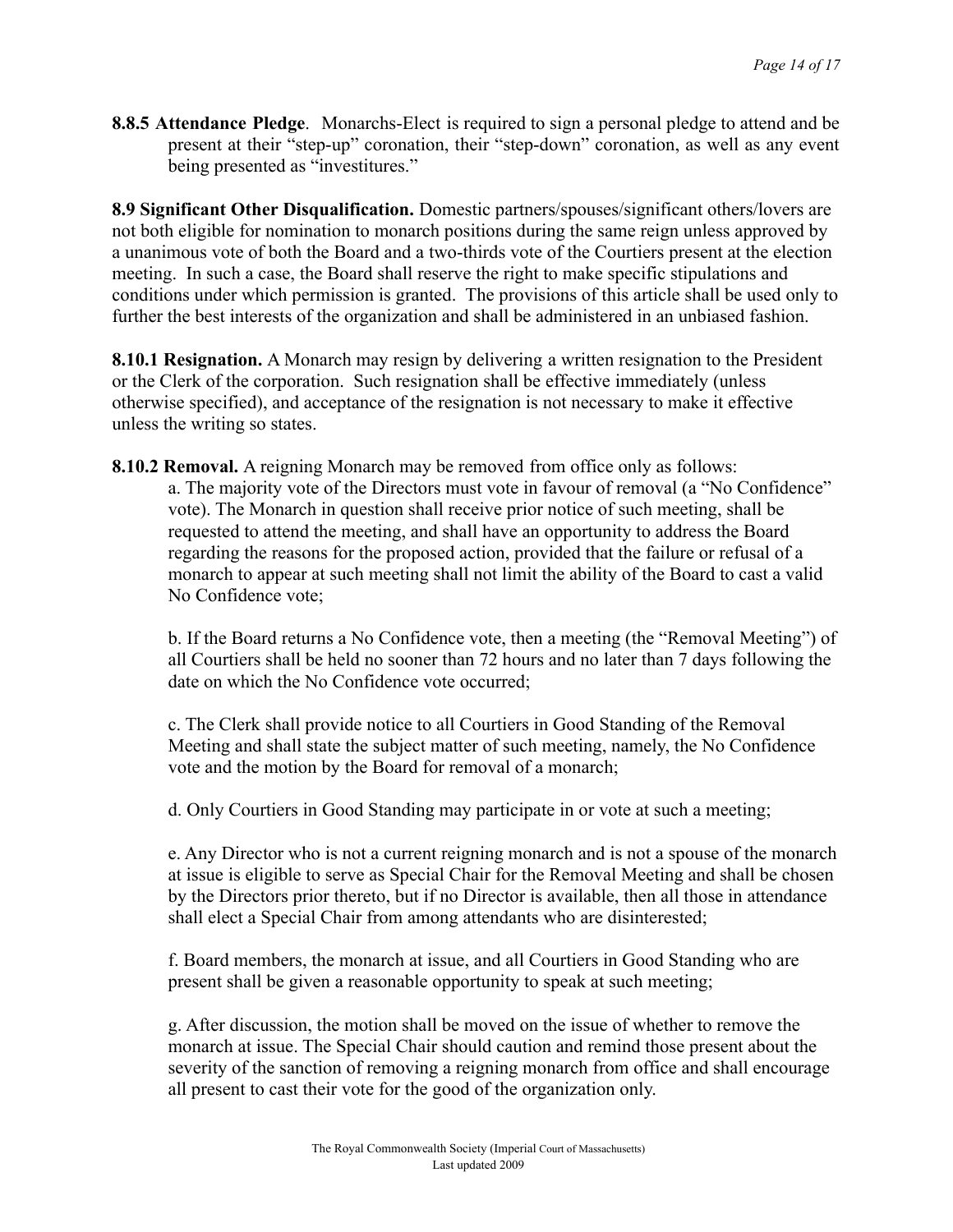h. A simple majority must ratify the Board's "No Confidence" for a monarch to be removed from office, which is effective immediately.

i. The failure or refusal of a monarch at issue to attend shall in no way invalidate the actions of the Courtiers at a valid Removal Meeting.

**8.10.3 Regency.** Upon the death, resignation or and removal of a monarch, the following process shall occur:

a. The Board and remaining Monarch shall convene as soon as possible to discuss the appointment of a regent for the remainder of the reign.

b. Any Monarch left without a corresponding Monarch has the right to ask for a Regent in any case. The Board may vote in favour of a Regent where the interests of the organization are in its majority opinion best served by the appointment of a Regent.

c. Where it is determined that a Regent is desired or needed, a Regent will be appointed by a majority vote of the Board then in Office first considering members of the College of Monarchs and then the Board of Directors. In their vote, the Board will consider any recommendation made by the remaining Monarch

**8.11 Courtier Addresses.** The responsibility for the maintenance of accurate postal addresses, telephone numbers, email addresses and the like lies with each Courtier, not with the Clerk. Proof that the mailed notice reached the PO Box of the organization shall establish the presumption of mailing the notice to all Courtiers.

**8.12.1 Recognition of the College of Monarchs.** After successfully meeting the monarch pledge requirements and completing a full year as monarch, a member becomes a member of the College of Monarchs, contingent on maintaining "Good Standing" membership within the Royal Commonwealth Society.

**8.12.2 Self-governance of the College of Monarchs.** The College of Monarchs is empowered to set its bylaws and governance procedures.

# **ARTICLE IX CORPORATE RECORDS, REPORTS AND SEAL**

# **9.1 Maintenance of Corporate Records.** The corporation shall keep:

a. Minutes of all meetings of Directors and committees of the Board, indicating the time and place, the attendance, how called and noticed, and the content of the meeting.

b. Adequate and correct books and records of account, including accounts of its properties and business transactions and accounts of its assets, liabilities, receipts, disbursements, gains and losses;

c. A copy of the corporation's Articles and Bylaws as amended to date;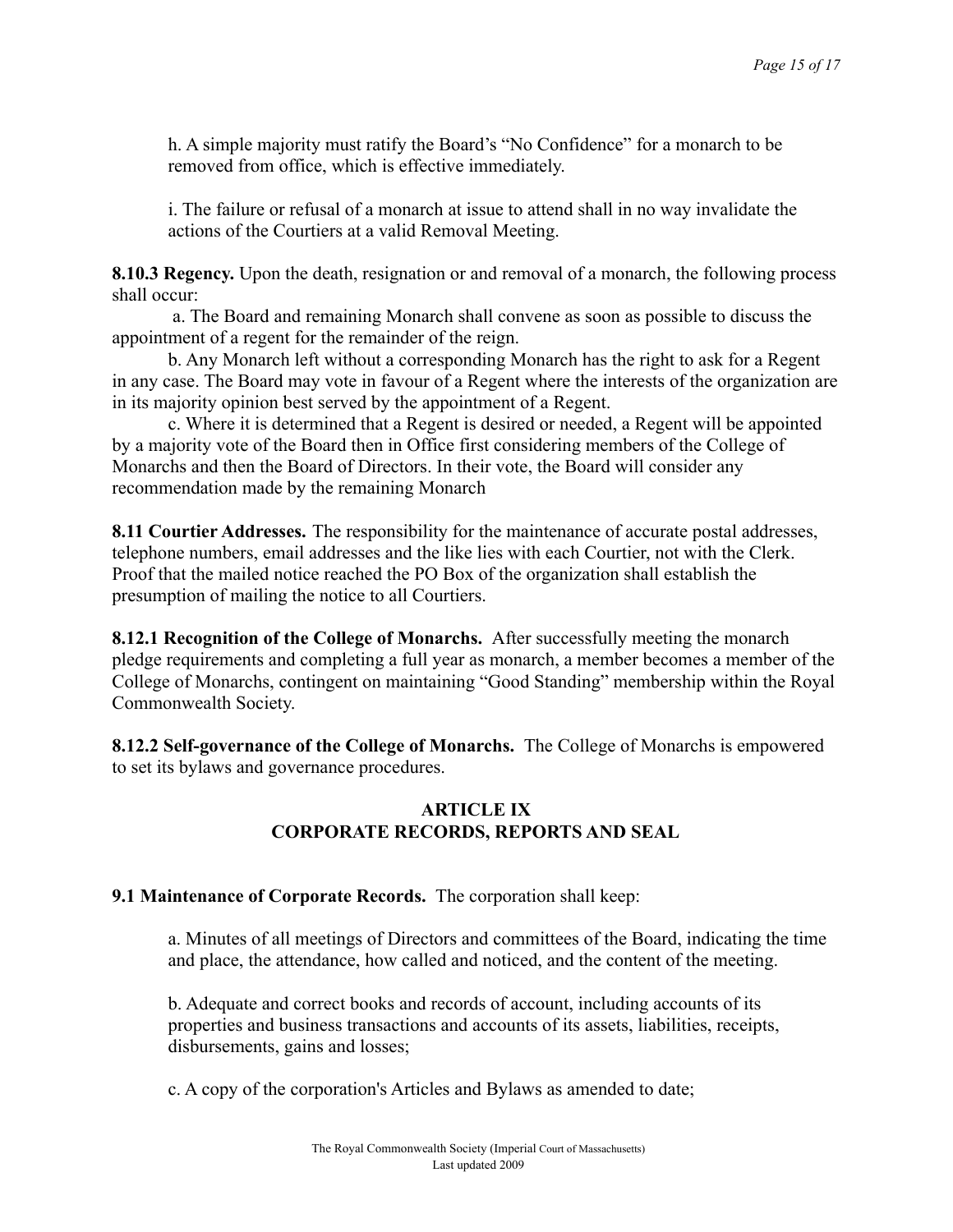d. All other records required by law.

**9.2 Corporate Seal.** The Board may adopt, use, and at will alter, a corporate seal. Such seal shall be kept in the custody of the Clerk or either of the Monarchs or at the office of the corporation, as the Board may from time to time determine. Failure to affix the seal to corporate instruments, however, shall not affect the validity of such instruments.

**9.3 Directors' Inspection Rights.** Every Director shall have the absolute right at any reasonable time to inspect and copy all books, records and documents of every kind and to inspect the physical properties of the corporation and shall have such other rights to inspect the books, records and properties of the corporation as may be required under the Articles, other provisions of these Bylaws, and provisions of law. Any inspection or copying right hereunder may be exercised in person or by an attorney or agent.

**9.4 Fiscal Year.** Except as otherwise determined by the Directors from time to time, the fiscal year of the corporation shall end on the last day of October.

**9.5 Periodic Reports.** The Board shall cause any annual or periodic report required under law to be prepared and delivered to the office of the Secretary of the Commonwealth and to any other office required by law, to be so prepared and delivered within the time limits set by law.

### **ARTICLE X PRIVATE FOUNDATION REQUIREMENTS AND RESTRICTIONS**

**10.1 Requirements and Restrictions.** In any taxable year in which this corporation is a private foundation as described in Sequin 509(a) of the Internal Revenue Code (the "Code"), the corporation:

a. Shall distribute its income for a said period at such time and manner as not to subject it to tax under Section 4942 of the Code;

b. Shall not engage in any act of self-dealing as defined in Section 4941(d) of the Code:

c. Shall not retain any excess business holdings as defined in Section 4943(c) of the Code;

d. Shall not make any investments in such manner as to subject the corporation to tax under Section 4944 of the Code; and

e. Shall not make any taxable expenditures as defined in Section 4045 (d) of the Code.

# **ARTICLE X EXECUTION OF INSTRUMENTS, DEPOSITS AND FUNDS**